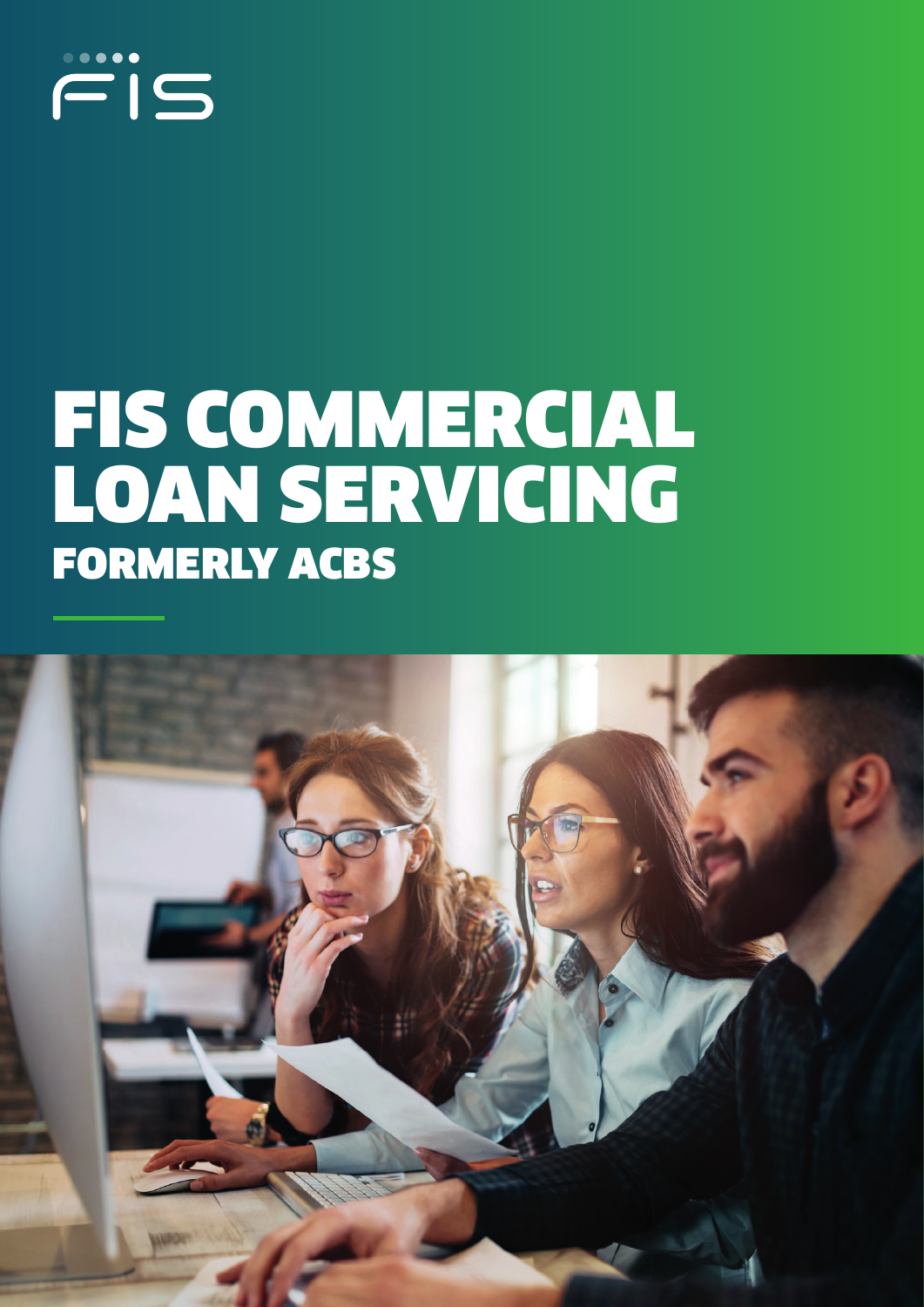### SEAMLESS LOAN LIFE CYCLE PROCESSING

In the highly competitive and ever-changing world of corporate and commercial lending, responding to market opportunities quickly, confidently, and without fear of system and operational risks is a must.

 $\dddot{=}$ i $\in$ 

Immediate access to information and ensuring compliance is vital in rapidly making informed decisions. All of this must be accomplished economically, while providing excellent client service that sets your organization apart from others.

The FIS® Commercial Loan Servicing (formerly ACBS) addresses these challenges with robust enterprise-level software systems that provide tightly integrated functionality and workflow throughout the life of a commercial loan.

- Commercial Loan Servicing Deal Creation into Servicing (DCIS) allows for real time integration of customer, facility and loan information directly from Origination. Using a combination of APIs and predefined booking templates, DCIS eliminates dual capture, increases efficiency and reduces risk during loan on-boarding.
- After deal closing, Commercial Loan Servicing manages all financial and non-financial compliance with the terms and conditions of the deal throughout the life cycle of the credit by enforcing client-defined operational controls and policies.
- Commercial Loan Servicing RealTime maximizes the value of servicing information and increases commercial lending operational management efficiencies and risk mitigation through up-to-the-minute query and reporting capabilities for managers and users.
- Commercial Loan Servicing DataMart enables business users to intuitively access and analyze comprehensive historical trending and analytical reporting to address your organization's strategies for revenue growth, risk management and customer relationships

With support for a broad range of lending, from middle market to large syndications, and across multiple business lines, markets and geographic locations, you don't need multiple specialty systems. The solution's flexible model supports a wide variety of deal types:

- Syndications
- Participations
- Bilaterals
- Real estate
- Asset-based lending
- Letters of credit
- Guarantees
- Discounted instruments
- Multi-currency, branch, portfolio
- User-filtered values by portfolio
- Complex credits

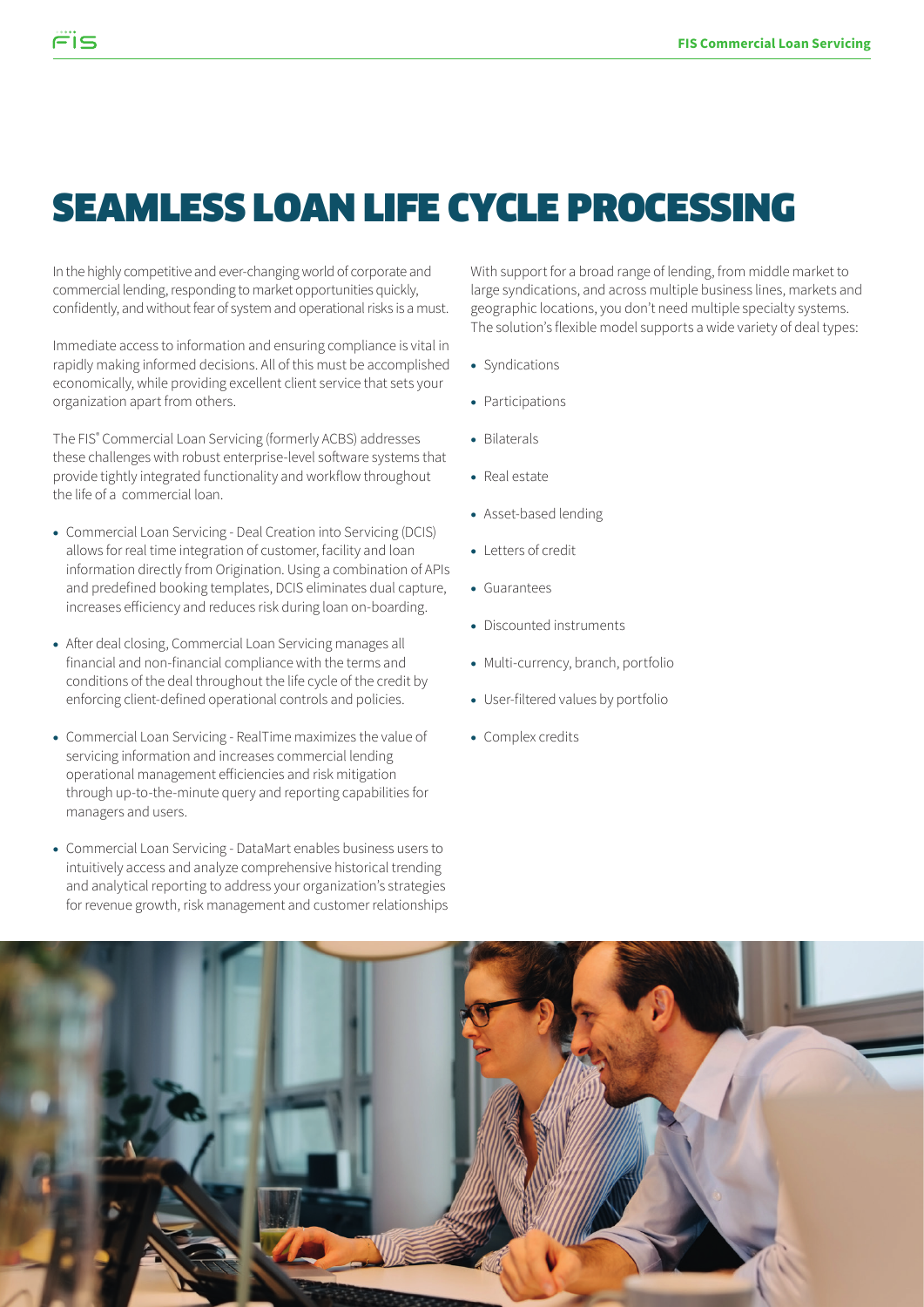#### Automated processes and controls

Client-configurable templates and instructions, manage processing from start to finish, whether structuring deals and performing transactions, or eliminating redundant data entry and reducing input errors.

The sophisticated processing engine automatically queues up transactions, with dates and amounts pre-populated for interest, principal and fee payments, and rate resets for LIBOR rollovers.

The system automatically ensures that necessary data is entered and valid, and stops and flags the process until issues are corrected.

Managers can easily identify and manage workflow bottlenecks, enforce process rules, and reassign tasks as needed, while power screens help users work more efficiently with customers, facilities and loans.

The system also offers:

- Bookmarked favorites to reduce search time
- One-, two- and three-touch approval options
- The ability to make policy decisions by portfolio

#### Robust product, fee, accrual and transaction processing

A variety of interest and fee structures and options support simple to complex structures and include client-defined income and expense classifications. The system also features multiple accrual schedules at the borrower and/or lender level, support for straight, tiered and split accrual methods, and accrual and cash basis accounting with flexible accrual calculation modifiers. You can set accruing and fixed fees at the deal, facility and loan levels.

The system also supports:

- Straight-line and effective interest rate amortization
- Tracking for the forecasted commitment period (prior to deal closing), with supporting general ledger entries and servicing activities prior to the deal closing date
- Back-valued and future-dated transactions
- Automated balance transfer capabilities, including interest capitalization

#### Optimized for middle market and small business

One of the key benefits of the system is its support for middle market and small business. This includes commercial lending escrow support, including automated escrow analysis and bulk disbursement processing for tax authorities and insurance agents for high-volume portfolios. It also features extensive real estate collateral information capture for property, lien, flood, taxes and insurance as well as tenant tracking and appraisals.

The system also provides:

- Prepayment penalty alerts at the facility, section or loan level to flag when payoff events and principal repayments are made before the expected date
- Bank-defined automated non-accrual status changes based on a preset number of delinquent days
- Auto re-amortization based on index pricing changes, or for a pre-determined recast period, as well as ad-hoc requests when processing unscheduled or overpayment of principal
- Support for SBA 7(A) servicing and full report-ready extracts for SBA form 1502 reporting to Colson

#### Reduced risk and increased security

Commercial Loan Servicing helps reduce operational risk through a number of ways, including:

- Enforced credit terms, contract limits, borrowing restrictions, limit and obligor tracking, covenant monitoring, and grid pricing
- Flexible repayment capabilities to maximize control over how billings are generated
- Organized electronic collateral, document and guarantee tracking
- Handling of document attachments and notes for customers, facilities and loans
- Standard payment interfaces

The system is built on the highest security standards to ensure your data is safe, including highly configurable, permissions-based user roles and a complete audit trail of data changes. You will know who changed what, when.

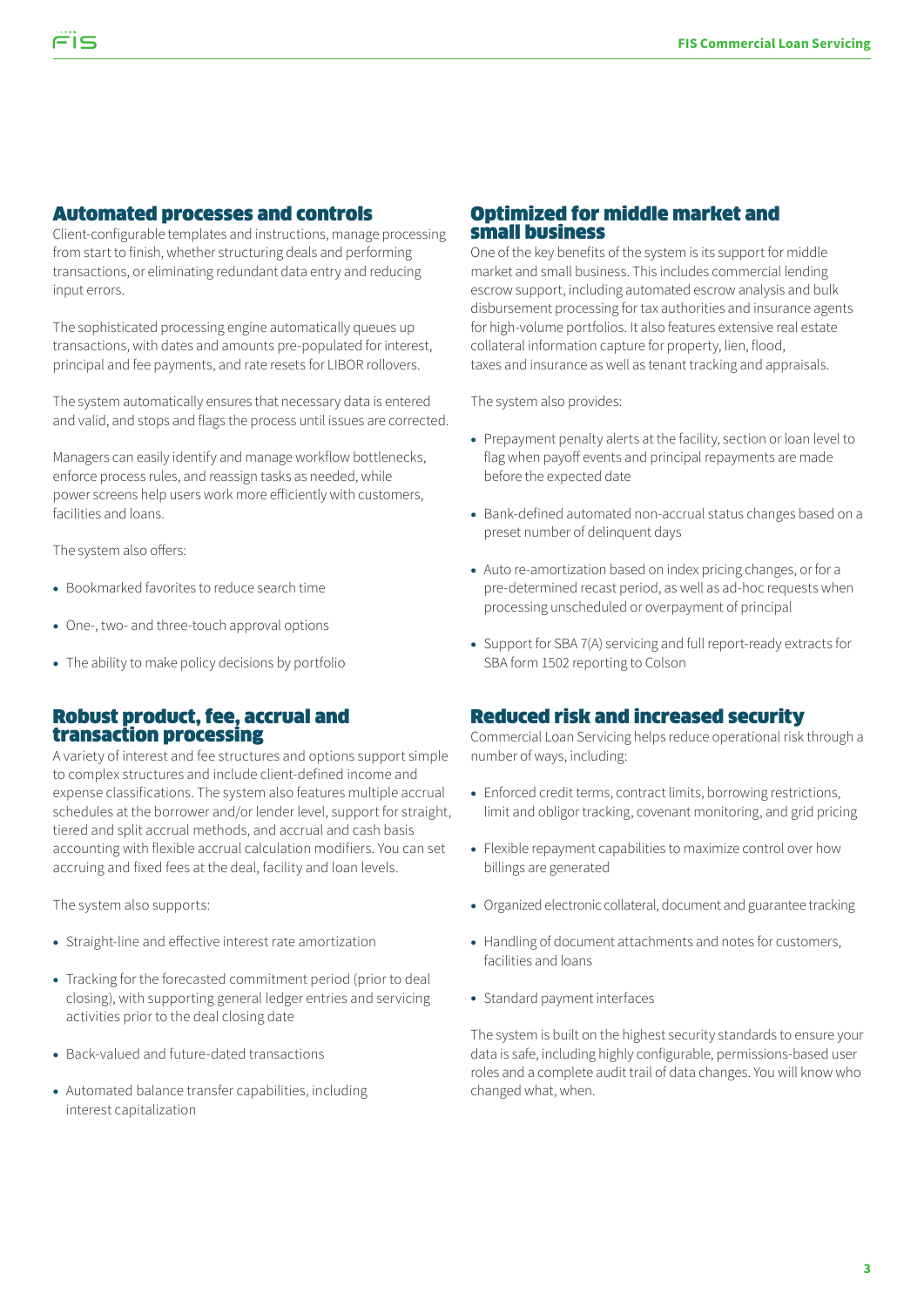#### Customizable and flexible

- Powerful configurable options give clients the ability to create customizable product structures to suit their specific requirements – with no coding required.
- Legal entities
- Portfolios

Ëis

- Gl units/cost centers
- Officers
- Servicing areas
- Common tables
- Bank policies
- Workflow decisions
- Transaction codes
- Instrument types
- Receivables/payables
- Income/expense
- Tickler/system messages
- Security access control
- Multi-currency controls
- Calendars
- Index rate maintenance
- Collateral valuation
- Cash offsets
- Label overrides
- Description editor
- Menu manager

#### Sophisticated agency servicing

Commercial Loan Servicing fully supports Syndication and Participation servicing, with many specialized features for efficient lender management. With Commercial Loan Servicing, you can centrally manage investor groups for quick deal setup. Spreadsheetlike entry makes it quick to enter initial syndication. Users can easily copy bank groups from other facilities and track multiple investor contacts specific to a deal, including co-agents, admin agents and other investor roles.

Commercial Loan Servicing tracks individual lender records for granular servicing and general ledger reporting. You can spread fees, accrual schedules, invoicing and other details from the borrower down to all investors.

The system also offers:

- Comprehensive assignment and reallocation management
- Multiple accrual calculation tracking for borrows and investors
- A powerful notification engine for interactive and/or batch generation of borrower and lender communications

#### **Trading**

Commercial Loan Servicing offers the ability to book and account for traded assets bought and sold in the secondary market from trade date through settlement date, for your institution. You can track global deals in the marketplace in a user-friendly deal browser.

Trade Capture Workshop is used by closers, middle- and back-office operations to enter loan trades, as of the trade date, for both par and distressed trades. A position browser provides the closer with current commitment and settled positions for tranches by trading book.

Commercial Loan Servicing also supports:

- Trade date accounting as set forth by USGAAP, for trade date and as the value of the trade or the expected gains and losses change over the trade life cycle
- Trade settlement integration with Commercial Loan Servicing, with a single-user action at either the trade- or sub-account level
- LSTA and LMA required standard trade confirmation and funding memo
- Bank customization of loan trading operations and implementation
- Trade reporting from Commercial Loan Servicing business intelligence